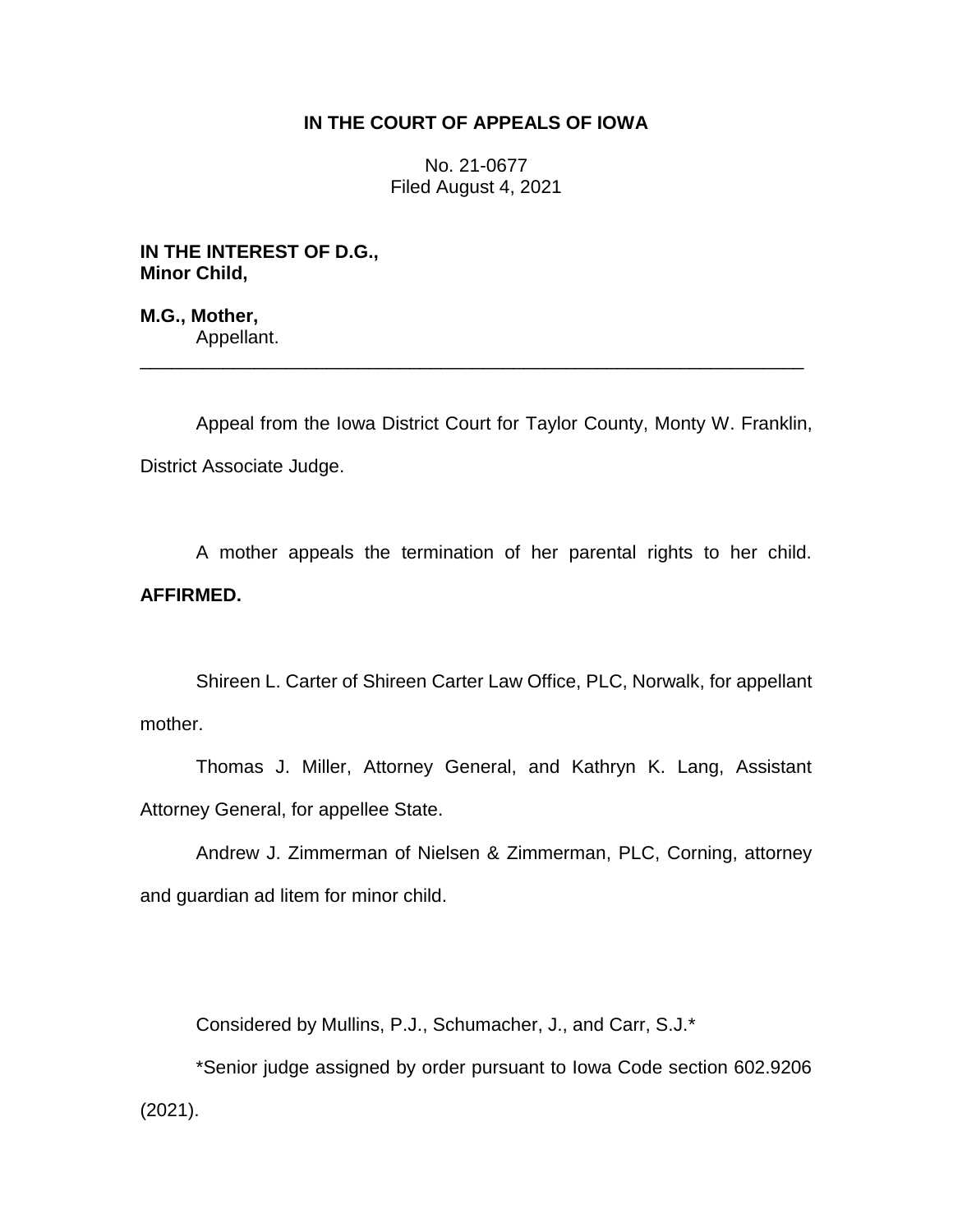## **CARR, Senior Judge.**

 $\overline{a}$ 

A mother appeals the termination of her parental rights to her child. She challenges the grounds for termination, contends termination is against the child's best interests, and seeks to avoid termination because the child is in the legal custody of a relative. We review her claims de novo. *See In re A.S*., 906 N.W.2d 467, 472 (Iowa 2018).

In November 2018, the Iowa Department of Human Services (DHS) became involved with the family after learning the mother was using methamphetamines in the presence of her children—D.G., the child at issue, born in 2004; and a sibling, born in 2001. The DHS also learned that the mother used a baseball bat to break all of the windows in the home when she was "angry with her paramour." A child abuse assessment resulted in founded reports against the mother for using dangerous substances in the children's presence and failing to provide proper supervision. The juvenile court adjudicated the child in need of assistance (CINA) and ordered the child removed from the mother's care.<sup>1</sup>

The DHS offered the family services to address the issues that led to the child's removal,<sup>2</sup> and the case permanency plan adopted by the court required the mother to obtain substance-abuse and mental-health evaluations and to follow all treatment recommendations. But the mother was inconsistent in her participation;

 $1$  The older child was not a subject of the CINA proceeding and turned eighteen a short time after D.G.'s adjudication.

<sup>&</sup>lt;sup>2</sup> The mother notes that the DHS worker assigned to the family at the time of termination was assigned to the case only one month before the hearing "and was not familiar with all the prior events that occurred during the pendency of the proceedings." But the record contains ample insight to fill any gaps in the worker's knowledge, and the same judge followed the case throughout the CINA and termination proceedings.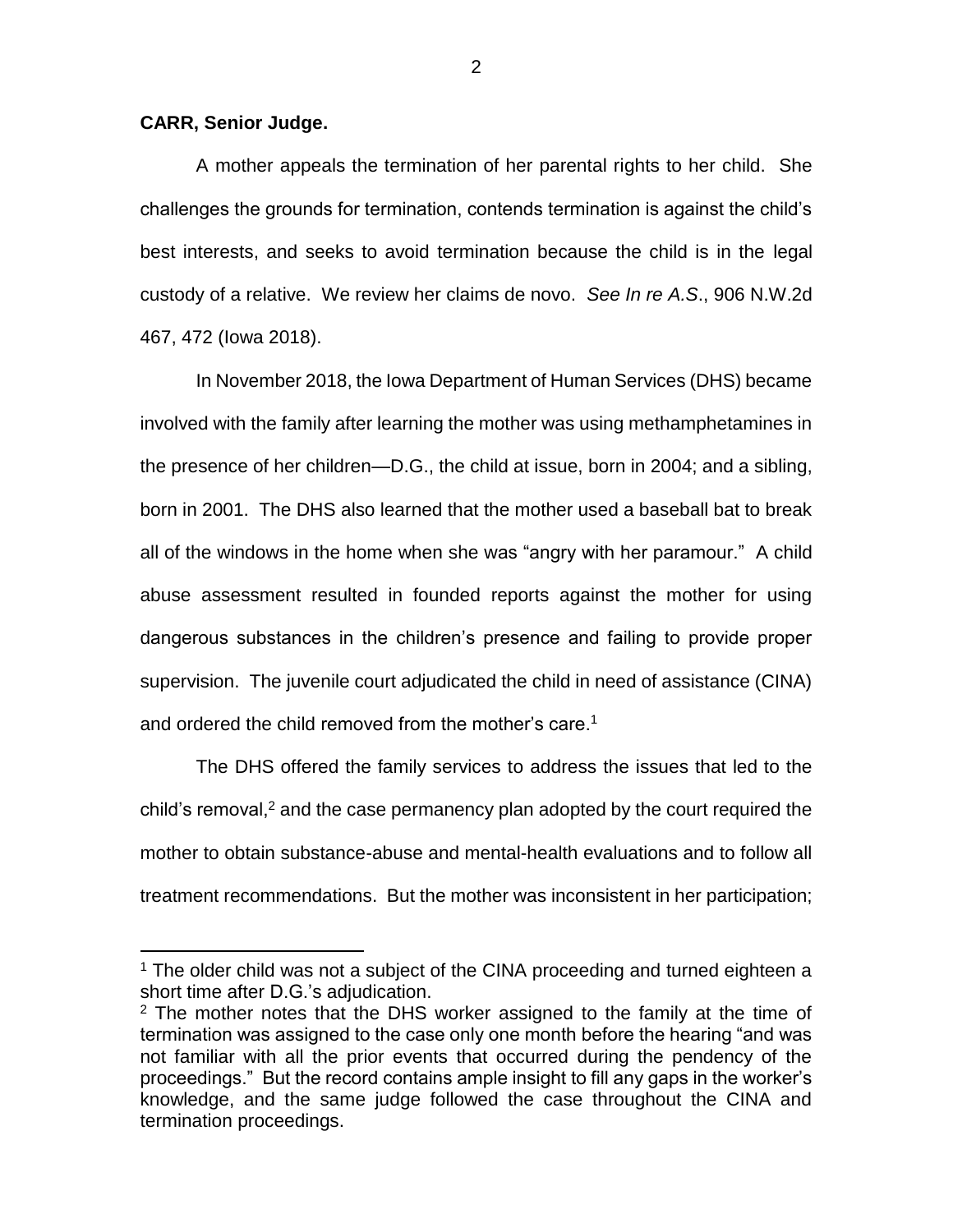at the time of the termination hearing—two years after the CINA adjudication—the mother had yet to complete mental-health treatment, failed to remain sober, had no financial resources, and was homeless. Finding the mother had "not shown any significant progress" and her relationship with the child was "minimal and unhealthy," the juvenile court terminated her parental rights under Iowa Code section 232.116(1)(e), (f), and (*l*) (2021).

On appeal, the mother challenges the evidence showing the grounds for termination under section 232.116(1)(f) and (*l*), arguing she has never injured the child or posed a risk to his safety. However, the mother concedes the State proved the grounds for termination under section 232.116(1)(e). In light of this concession, we affirm termination under that paragraph. *See In re A.B*., 815 N.W.2d 764, 774 (Iowa 2012) ("When the juvenile court terminates parental rights on more than one statutory ground, we may affirm the juvenile court's order on any ground we find supported by the record."); *Hyler v. Garner*, 548 N.W.2d 864, 870 (Iowa 1996) ("[O]ur review is confined to those propositions relied upon by the appellant for reversal on appeal.").

The mother contests termination of her parental rights, advancing that it is against the child's best interests. *See* Iowa Code § 232.116(2) ("In considering whether to terminate the rights of a parent under this section, the court shall give primary consideration to the child's safety, to the best placement for furthering the long-term nurturing and growth of the child, and to the physical, mental, and emotional condition and needs of the child."); *In re P.L.*, 778 N.W.2d 33, 37 (Iowa 2010) ("[T]he court is required to use the best-interest framework established in section 232.116(2) when it decides what is in the best interest of the child."). The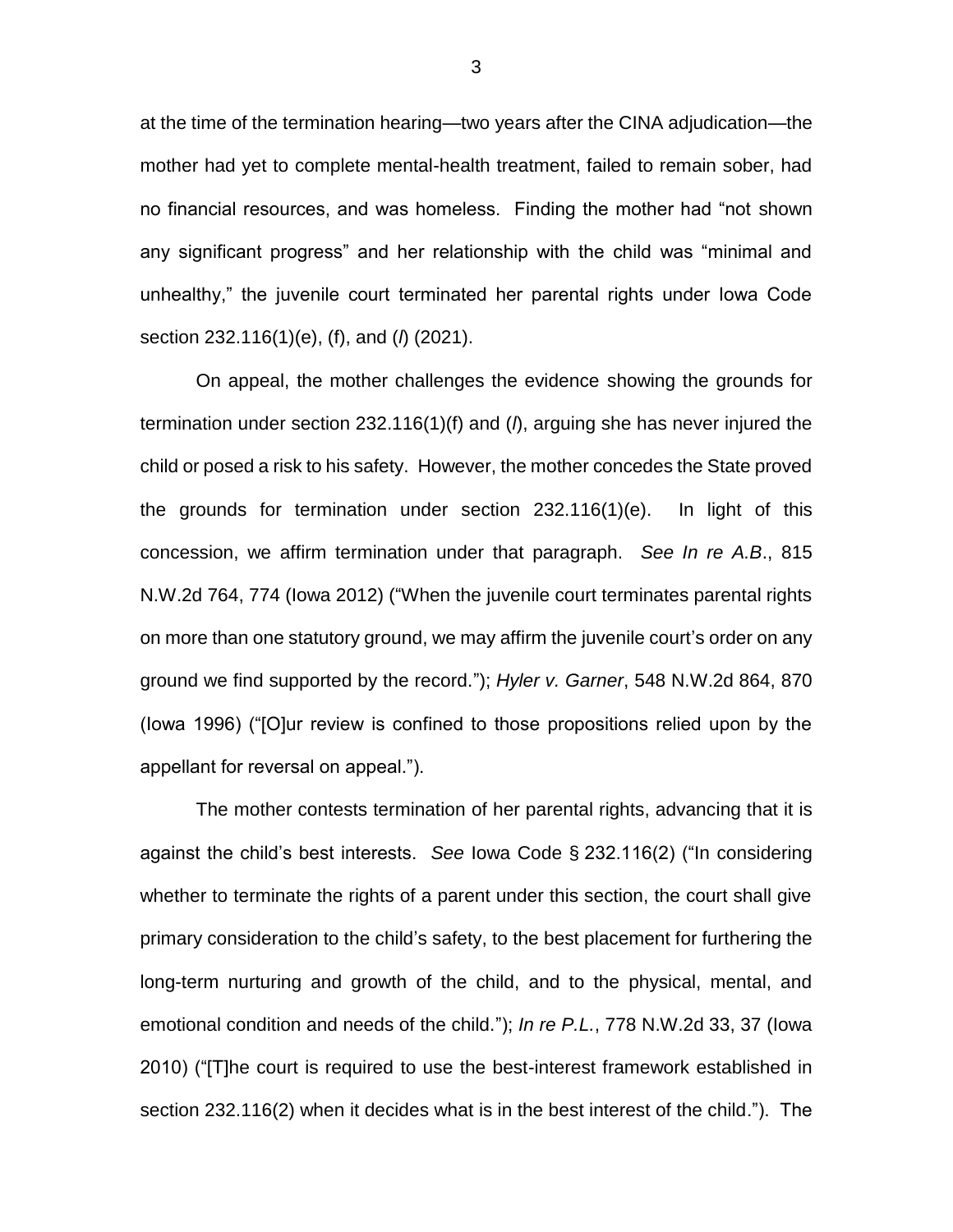"defining elements" are the child's safety and "need for a permanent home." *In re H.S*., 805 N.W.2d 737, 748 (Iowa 2011) (citation omitted).

The juvenile court made explicit findings setting out the reasons why the mother cannot provide the child the necessary safety and stability. Between her failure to address concerns about her methamphetamine use and mental health and the absence of financial resources and housing, the mother has no way to care for the child safely or provide the child stability. The court described the mother's relationship with the child as "toxic," noting that her visits cause distress and increase the child's "anger and acting-out behaviors." And on at least two occasions, the mother either provided the child with methamphetamine or knowingly allowed the child to use it while in her care. On this basis, the court concluded that the mother "would be a significant and serious disruption to [the child's] life" and would continue to place the child at risk of serious or lifethreatening harm. We concur with the juvenile court's findings. The mother had two years to address the issues that led to the removal but continues to negatively impact the child. Termination is in the child's best interests.

The mother also seeks to avoid termination under section 232.116(3)(a), which states the court need not terminate parental rights if a relative has legal custody of the child. But the decision to preserve parental rights under section 232.116(3) is permissive, not mandatory, and depends on the facts of each case. *See A.S.*, 906 N.W.2d at 475. "An appropriate determination to terminate a parentchild relationship is not to be countermanded by the ability and willingness of a family relative to take the child. The child's best interests always remain the first consideration." *Id.* (citation omitted). Based on the considerations we note above